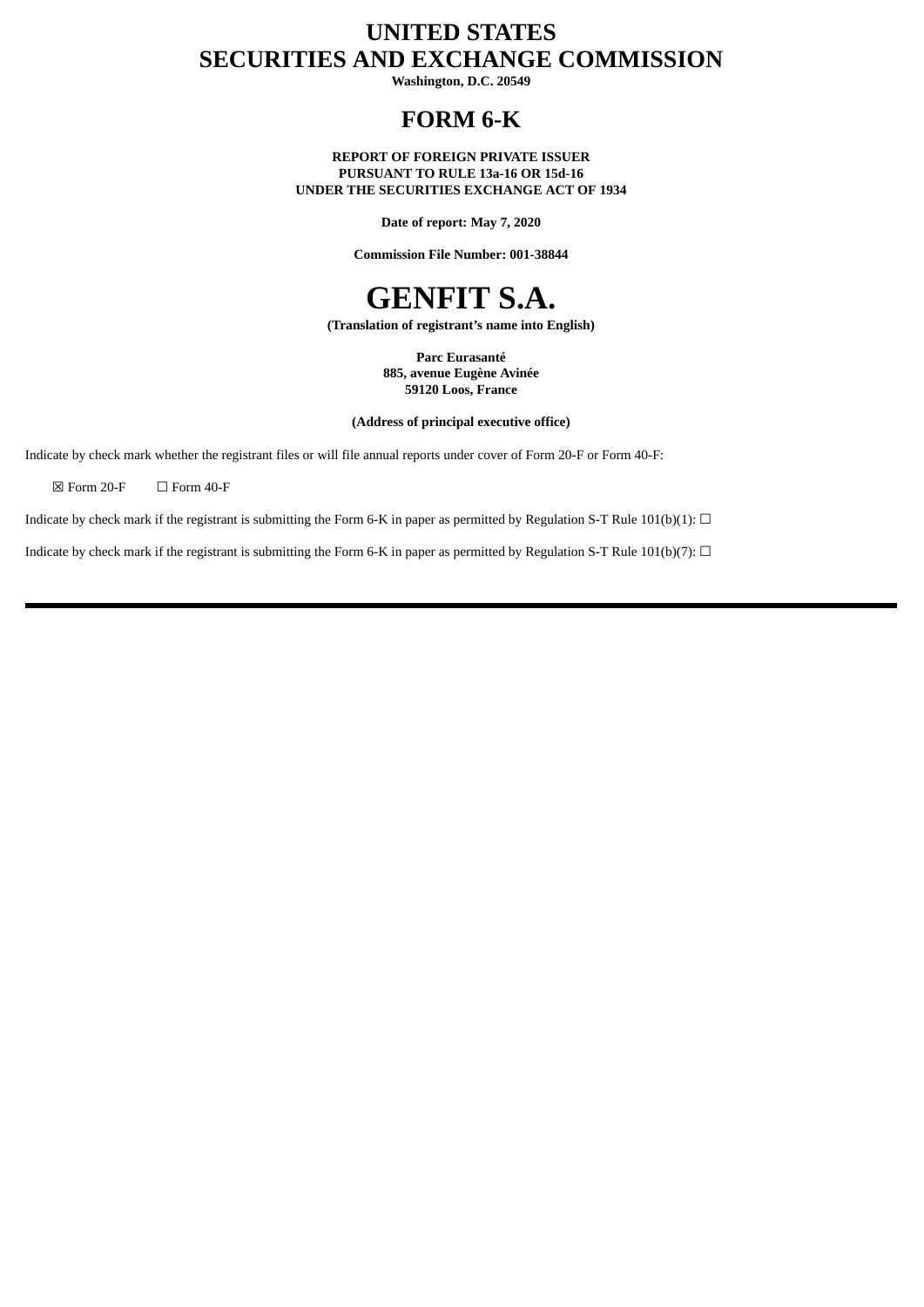#### **Explanatory Note**

#### **General Meeting**

Genfit S.A. (the "Company") will hold its Ordinary Shareholders' Meeting (the "Meeting") on June 11, 2020 beginning at 10am. CEST at the Company's headquarters located Parc Eurasanté, 885 avenue Eugène Avinée in Loos (59120), France.

Due to ongoing lockdown and prohibition on public gatherings currently imposed by the French government to prevent the spread of Coronavirus (Covid-19), upon decision of the Board of Directors of the Company, the Shareholders' Meeting will be held exceptionally behind closed doors, that is to say without the physical presence of shareholders and others who are usually entitled to attend, in accordance with the provisions of Article 4 of Ordinance No. 2020-321 of March 25, 2020.

The following documents regarding the Company's Meeting, which are attached as exhibits hereto, are incorporated by reference herein. Additional information regarding the Meeting is available to shareholders on the Company's website, in the Investors & Media section (https://ir.genfit.com/financialinformation/shareholders-meeting).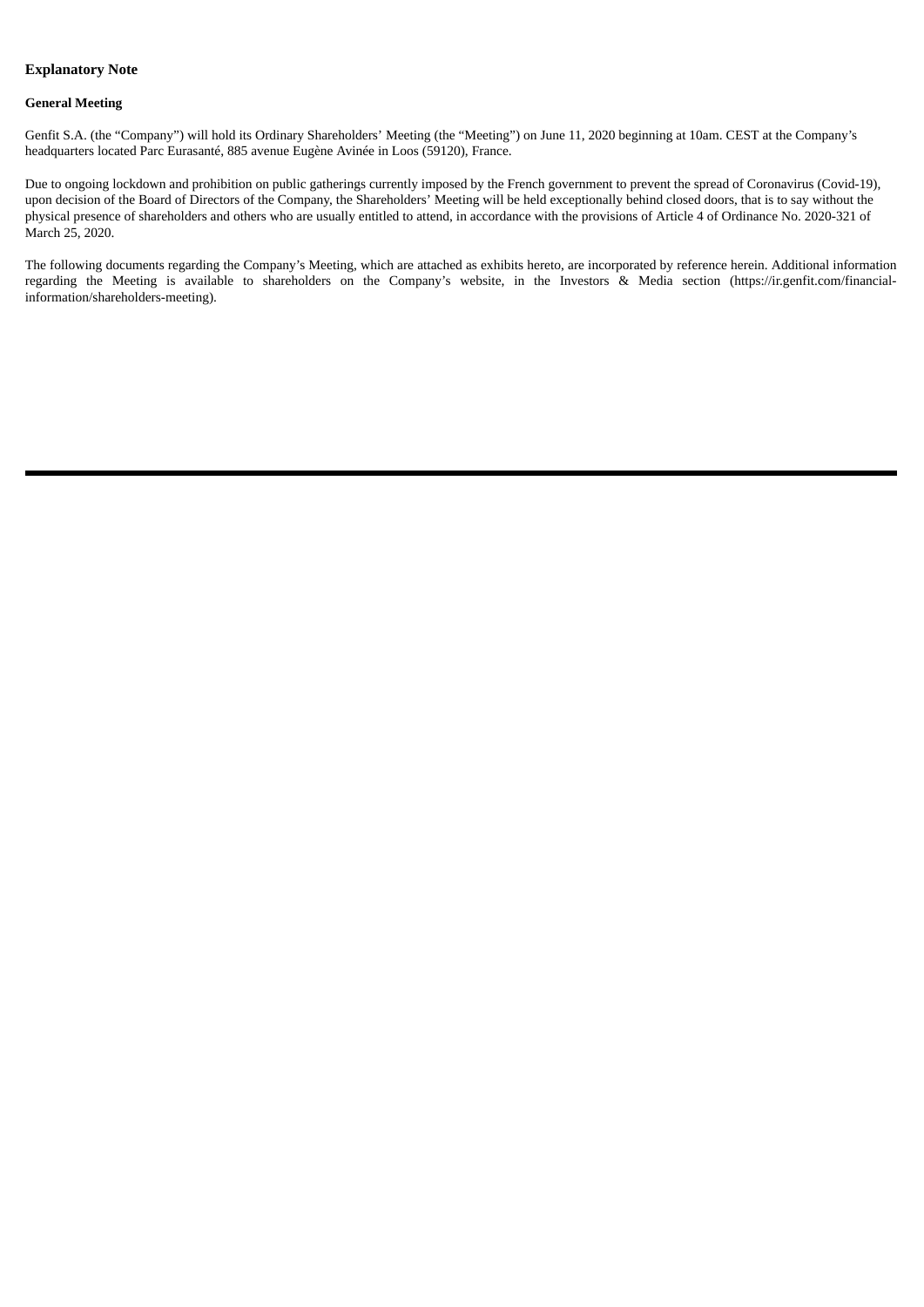**EXHIBIT LIST**

**Exhibit Description** [99.1](#page-4-0) Press [Release](#page-4-0) dated May 7, 2020. [99.2](#page-6-0) Notice of [Shareholders'](#page-6-0) Meeting of Genfit S.A., including Agenda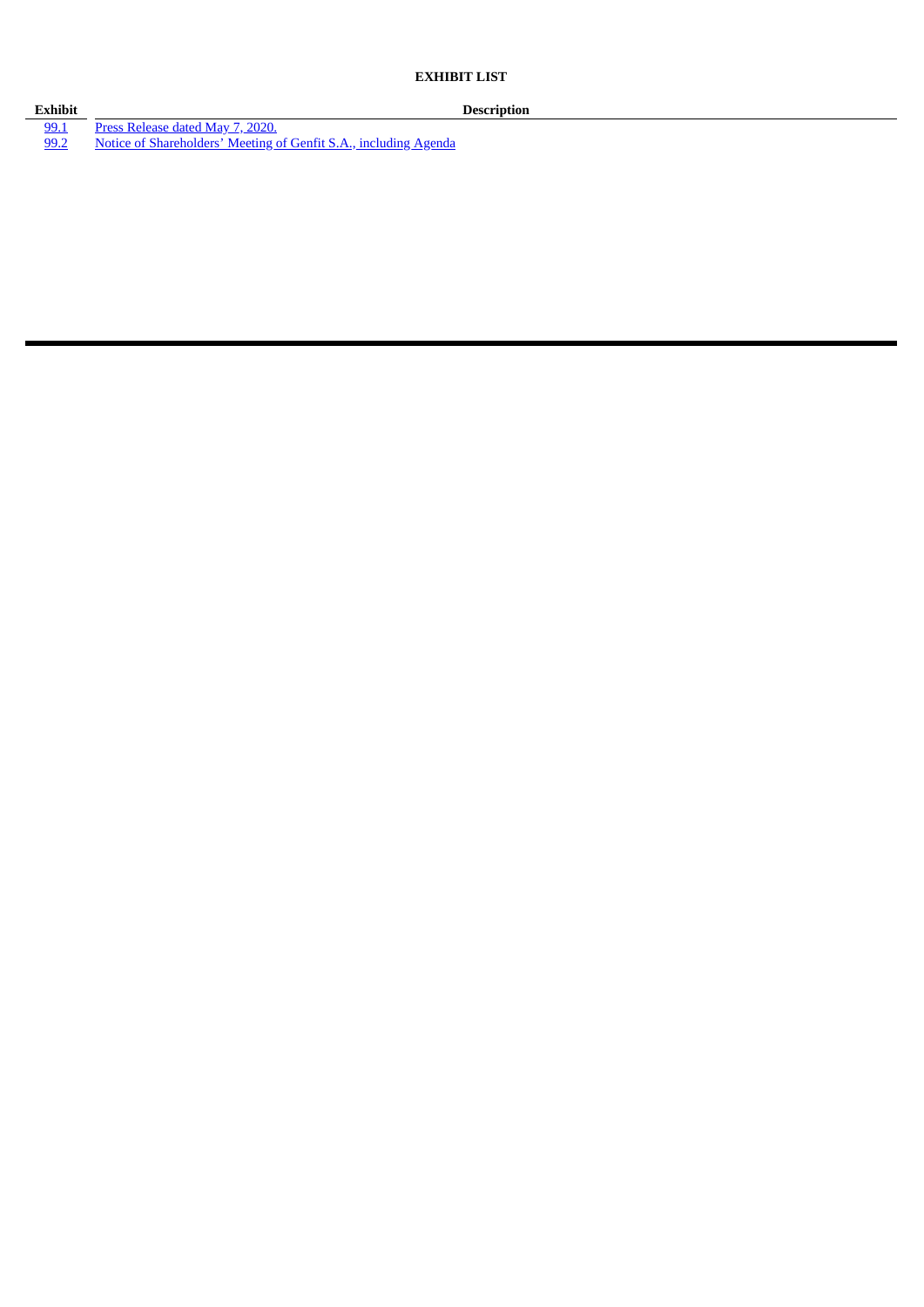#### **SIGNATURES**

Pursuant to the requirements of the Securities Exchange Act of 1934, the registrant has duly caused this report to be signed on its behalf by the undersigned, thereunto duly authorized.

### **GENFIT S.A.**

Date: May 7, 2020 By: /s/ Pascal PRIGENT

Name: Pascal PRIGENT Title: Chief Executive Officer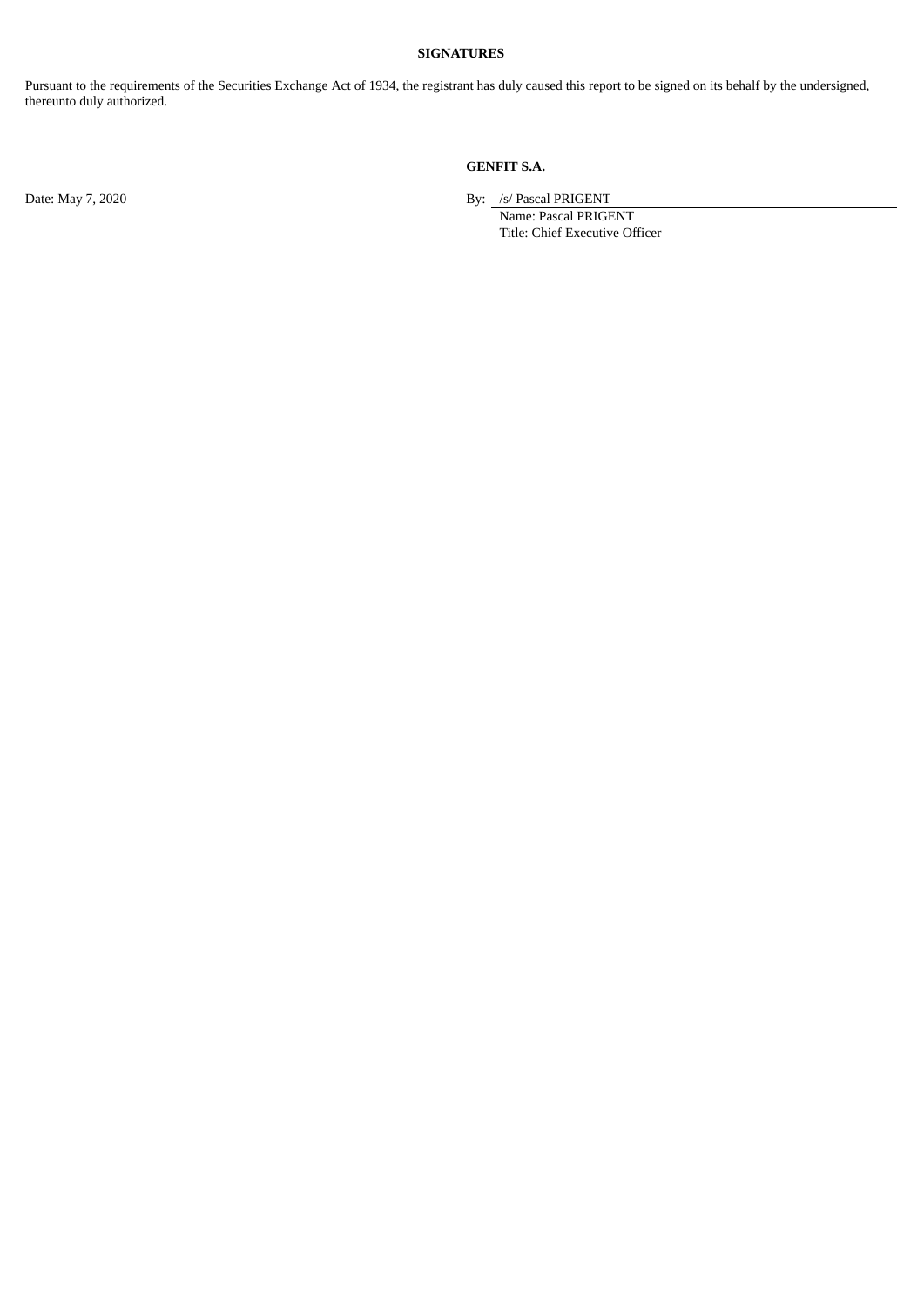<span id="page-4-0"></span>

#### **GENFIT: Annual Shareholders Meeting on June 11, 2020 – Availability of Preparatory Documents**

Lille (France); Cambridge (Massachusetts, United States) - May 7, 2020 - GENFIT (Nasdaq and Euronext: GNFT), a late-stage biopharmaceutical company dedicated to the discovery and development of innovative therapeutic and diagnostic solutions in metabolic and liver related diseases, today announced that it published in the May 6, 2020's French legal announcements bulletin (*Bulletin des Annonces Légales Obligatoires*) its convening notice that the Annual Shareholders Meeting will be held on Thursday, June 11, 2020, at 10:00 am, at the Company's headquarters, located at Parc Eurasanté, 885 avenue Eugène Avinée in Loos (59120), France.

Due to the ongoing lockdown and prohibition on public gatherings currently imposed by the French government to prevent the spread of Coronavirus (COVID-19), the Board of Directors of the Company decided the Shareholders Meeting will be held behind closed doors, meaning without the physical presence of shareholders and others who are usually entitled to attend, in accordance with the provisions of Article 4 of Ordinance No. 2020-321 of March 25, 2020. The convening notice published in the May 6, 2020 French legal announcements bulletin (*Bulletin des Annonces Légales Obligatoires*) and available in the Investors & Media section of the Company's website (https://ir.genfit.com/financial-information/shareholders-meeting) outlines the procedures by which shareholders may participate in the Meeting notwithstanding the exceptional measures required in order to comply with regulatory constraints and ensure the health and safety of our shareholders.

Shareholders may provide their voting instructions via the Internet through the VOTACCESS platform. A tutorial to familiarize shareholders with this online voting platform will be available in the same section of the website, as well as a toll-free (France only) number to call with any questions regarding how to participate in the Meeting.

Documentation regarding the Meeting will be available to shareholders in accordance with existing regulations, and available on the Company's website, in the Investors & Media section (https://ir.genfit.com/financial-information/shareholders-meeting). As announced previously, the 2019 Universal Registration Document and the Annual Report on Form 20-F will be available at the end of May.

#### **ABOUT GENFIT**

GENFIT is a late-stage biopharmaceutical company dedicated to the discovery and development of innovative therapeutic and diagnostic solutions in metabolic and liver related diseases where there are considerable unmet medical needs, corresponding to a lack of approved treatments. GENFIT is a leader in the field of nuclear receptor-based drug discovery, with a rich history and strong scientific heritage spanning almost two decades. Its most advanced drug candidate, elafibranor, is currently being evaluated in a pivotal Phase 3 clinical trial ("RESOLVE-IT") as a potential treatment for NASH,

GENFIT | 885 Avenue Eugène Avinée, 59120 Loos - FRANCE | +333 2016 4000 | www.genfit.com 1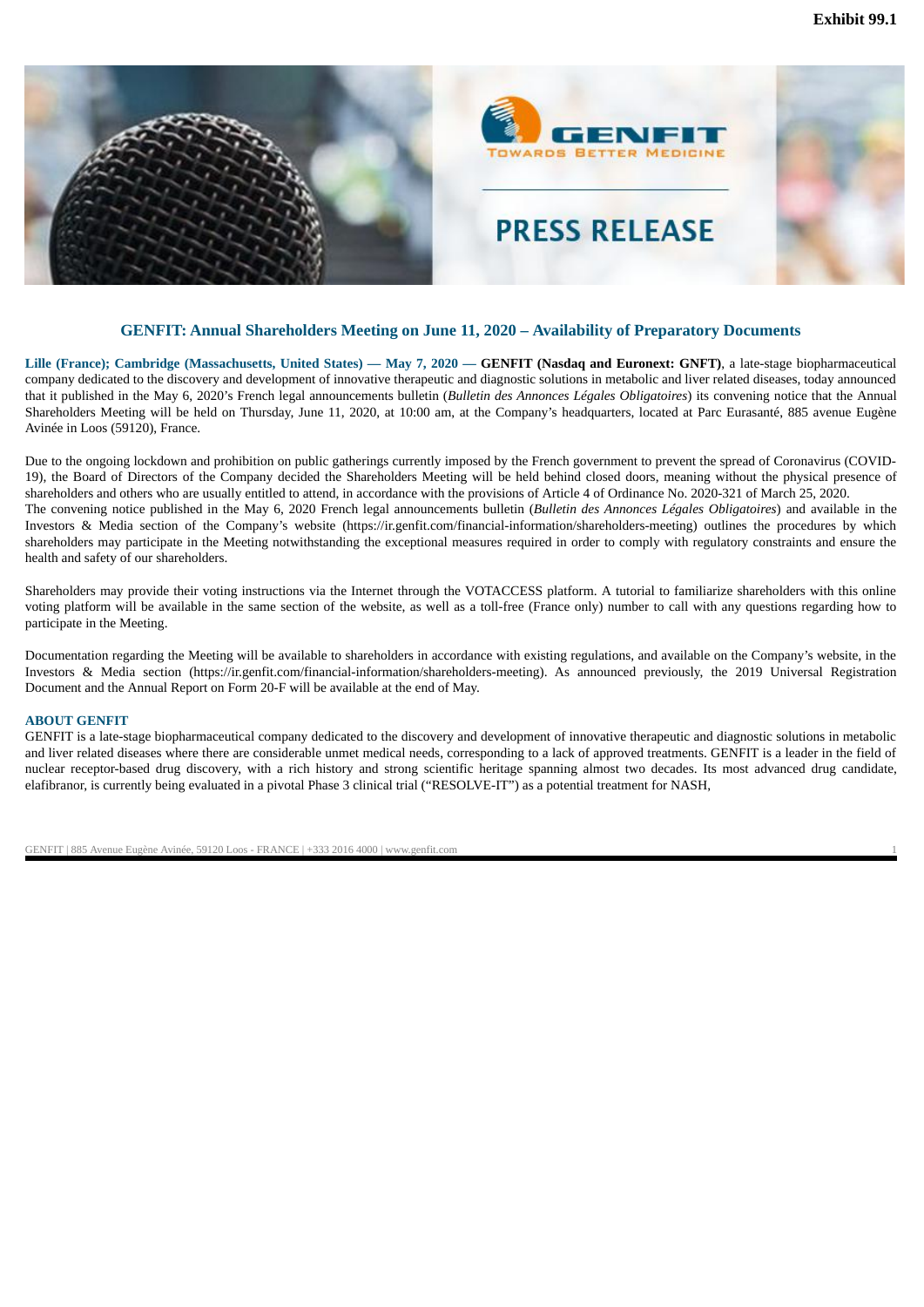



# **PRESS RELEASE**

and GENFIT plans to initiate a Phase 3 clinical trial of elafibranor in PBC. As part of GENFIT's comprehensive approach to clinical management of patients with NASH, GENFIT is also developing a new, non-invasive blood-based diagnostic test, NIS4, which, if approved, could enable easier identification of patients with NASH. With facilities in Lille and Paris, France, and Cambridge, MA, USA, the Company has approximately 200 employees. GENFIT is a publicly traded company listed on the Nasdaq Global Select Market and in compartment B of Euronext's regulated market in Paris (Nasdaq and Euronext: GNFT). www.genfit.com

#### **FORWARD LOOKING STATEMENTS**

This press release contains certain forward-looking statements, including those within the meaning of the Private Securities Litigation Reform Act of 1995, with respect to GENFIT, including forward-looking statements regarding its financial calendar for 2020. The use of certain words, including "believe," "potential," "expect" and "will" and similar expressions, is intended to identify forward-looking statements. Although GENFIT believes its expectations are based on the current expectations and reasonable assumptions of the Company's management, these forward-looking statements are subject to numerous known and unknown risks and uncertainties, which could cause actual results to differ materially from those expressed in, or implied or projected by, the forward-looking statements. These risks and uncertainties include, among other things, the uncertainties inherent in research and development, including related to safety, biomarkers, progression of, and results from, its ongoing and planned clinical trials, review and approvals by regulatory authorities of its drug and diagnostic candidates and the Company's continued ability to raise capital to fund its development, as well as those risks and uncertainties discussed or identified in the Company's public filings with the French Autorité des marchés financiers ("**AMF**"), including those listed in Section 4 "Main Risks and Uncertainties" of the Company's 2018 Registration Document filed with the AMF on February 27, 2019 under n° D.19-0078, which is available on GENFIT's website (www.genfit.com) and on the website of the AMF (www.amf-france.org) and public filings and reports filed with the U.S. Securities and Exchange Commission ("**SEC**"), including GENFIT's final prospectus dated March 26, 2019, and subsequent filings and reports filed with the AMF or SEC, or otherwise made public, by GENFIT. In addition, even if GENFIT's results, performance, financial condition and liquidity, and the development of the industry in which it operates are consistent with such forward-looking statements, they may not be predictive of results or developments in future periods. These forward-looking statements speak only as of the date of publication of this document. Other than as required by applicable law, the GENFIT does not undertake any obligation to update or revise any forwardlooking information or statements, whether as a result of new information, future events or otherwise.

#### **CONTACT**

**GENFIT** | Investors

Naomi EICHENBAUM – Investor Relations | Tel: +1 (617) 714 5252 | investors@genfit.com

**PRESS RELATIONS** | Media

Hélène LAVIN – Press relations | Tel: +333 2016 4000 | helene.lavin@genfit.com

GENFIT | 885 Avenue Eugène Avinée, 59120 Loos - FRANCE | +333 2016 4000 | www.genfit.com 2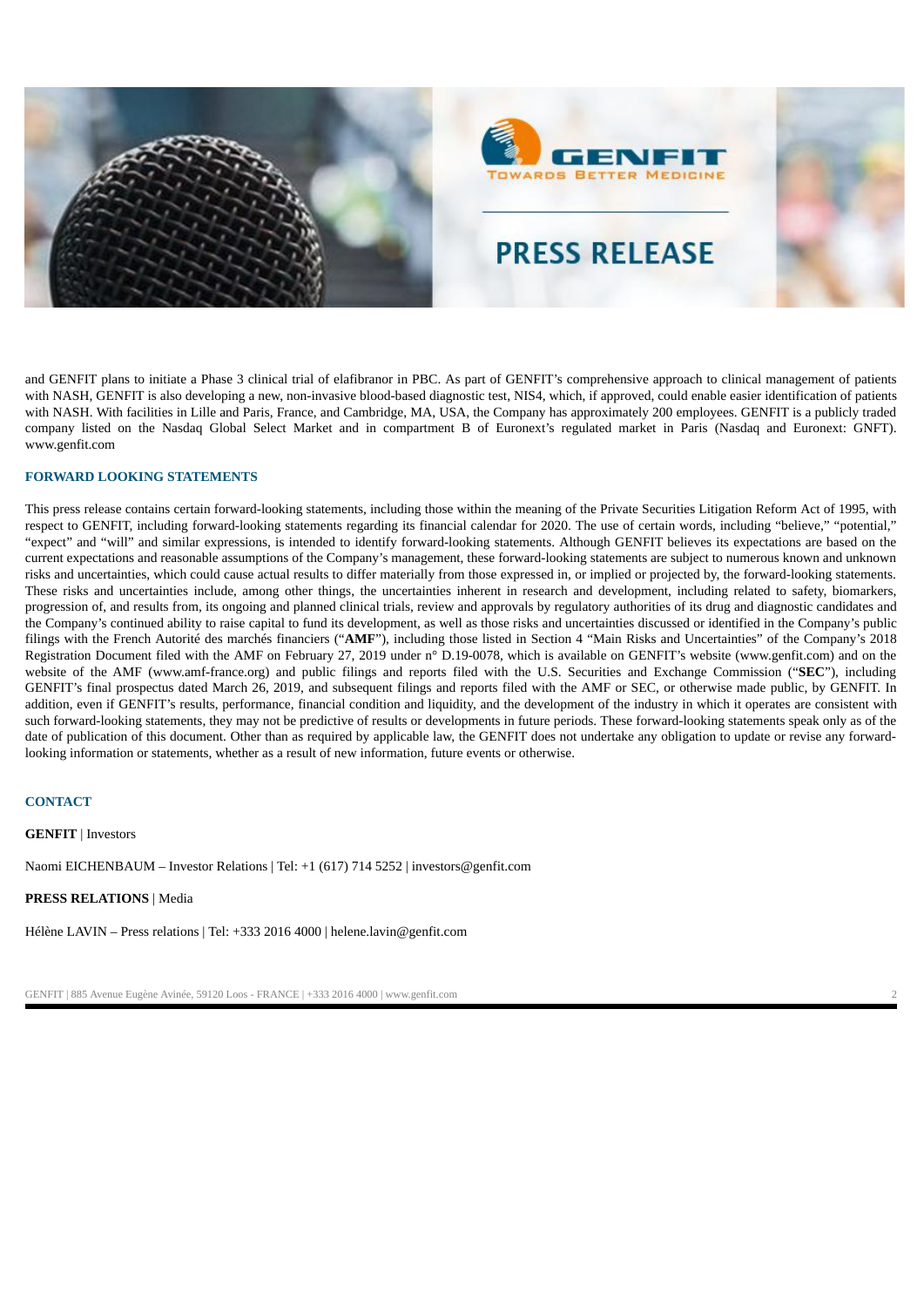#### **May 6, 2020 FRENCH OFFICIAL LEGAL ANNOUNCEMENT PUBLICATION «BALO» Bulletin N°55**

<span id="page-6-0"></span>This document has been translated in Enalish for information only. In the event of any differences between the French text and the Enalish text, the French *language version shall supersede*.

#### **SHAREHOLDERS' AND UNITHOLDERS' MEETINGS**

#### **GENFIT**

French public limited company (*Société Anonyme*) governed by a Board of Directors with share capital of 9,714,654.25 euros Registered Office: 885 avenue Eugène Avinée, 59120 Loos 424 341 907 R.C.S. Lille Métropole

#### **Notice of meeting serving as convocation**

Ladies and Gentlemen, the fellow shareholders of the company GENFIT S.A. (the "**Company**") are convened to in Ordinary Shareholders' General Meeting (the "**Shareholders' Meeting**") at the Company's headquarters located Parc Eurasanté, 885 avenue Eugène Avinée in Loos (59120), on June 11, 2020 at 10 am, to deliberate on the following agenda.

In view of the governmental measures for the lockdown and prohibition of gatherings currently in force to fight against the spread of the epidemic of Coronavirus (Covid-19), upon decision of the Board of Directors of the Company, the Shareholders' Meeting will exceptionally be held behind closed doors, that is to say without the presence of shareholders and other persons who are usually entitled to attend, in accordance with the provisions of Article 4 of Ordinance No. 2020-321 of March 25, 2020.

The description of the procedures which will allow shareholders to participate in the Shareholders' Meeting notwithstanding these exceptional measures required in order to comply with regulatory constraints and preserve the health of each person is set out in the second part of this conveying's notice.

#### **AGENDA**

#### **Ordinary Shareholders' Meeting**

- Presentation of the Board of Directors' management report on the Company's activity and on the financial statements for the year ended on December 31, 2019, the Statutory Auditors' general report on the accounts for the year ended on December 31, 2019;
- Presentation of the Group's management report by the Board of Directors and reading of the Statutory Auditors' general report on the consolidated financial statements for the year ended on December 31, 2019;
- Presentation of the Board of Directors' corporate governance report;
- Approval of the annual financial statements for the year ended on December 31, 2019 (**Resolution n°1**);
- Approval of the consolidated annual financial statements for the year ended on December 31, 2019 (**Resolution n°2**);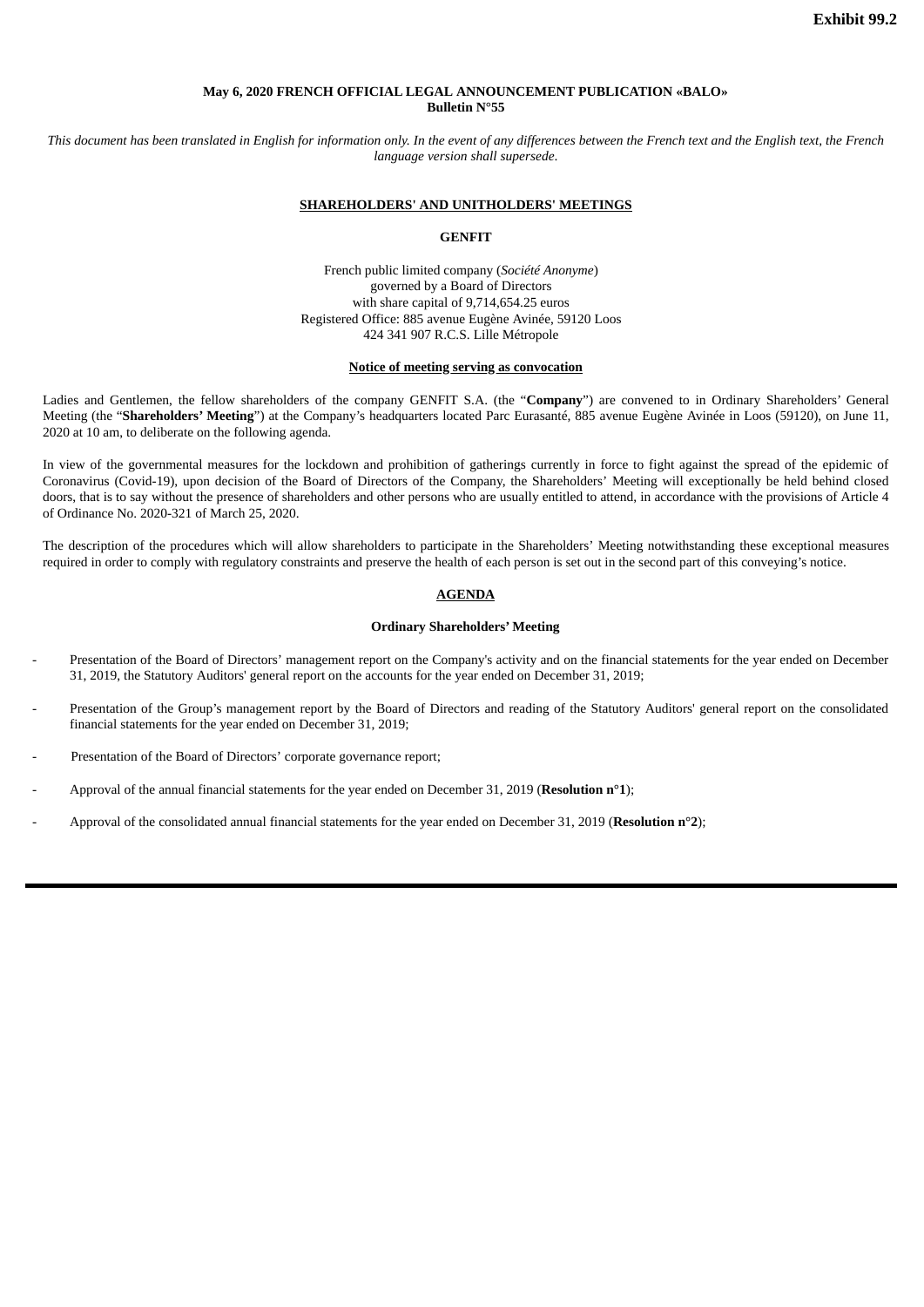- Allocation of the results for the year ended on December 31, 2019 (**Resolution n°3**);
- Reading and approval of the Statutory Auditors' special report on the regulated agreements within the meaning of article L. 225-38 *et seq.* of the French *Code de commerce* previously authorised and entered into and whose execution continued during the past financial year (**Resolution n°4**);
- Reading of the Board of Directors' special report on the options to subscribe or purchase Company's shares in accordance with article L. 225-184 of the French *Code de commerce*;
- Reading of the Board of Directors' special report on the granting of free shares in accordance with article L. 225-197-4 of the French *Code de commerce*;
- Reading of the table summarizing the delegations of authority and powers granted by the shareholders' meeting to the Board of Directors in respect of capital increases, in accordance with articles L. 225-129-1 et seq. of the French *Code de commerce*;
- Reading of the Board of Directors' supplementary report on the use of delegations of powers granted by the shareholders' meeting, in accordance with article R. 225-116 of the French *Code de commerce*;
- Appointment of Mrs. Katherine KALIN as a member of the Board of Directors (**Resolution n°5**);
- Appointment of Mr. Eric BACLET as a member of the Board of Directors (**Resolution n°6**);
- Approval of the information relating to the components of overall compensation paid during the 2019 financial year, or allocated for the same financial year, to all of the Company's corporate officers (**Resolution n°7**);
- Approval of the components of overall compensation paid during the 2019 financial year, or allocated for the same financial year, to Mr. Jean-François MOUNEY, Chairman of the Board of Directors of the Company (**Resolution n°8**);
- Approval of the components of overall compensation paid during the 2019 financial year, or allocated for the same financial year, to Mr. Pascal PRIGENT, Chief Executive Officer of the Company (**Resolution n°9**);
- Approval of the compensation policy for financial year 2020 applicable to all of the Company's corporate officers (**Resolution n°10**);
- Approval of the compensation policy for financial year 2020 applicable to Mr. Jean-François MOUNEY, Chairman of the Board of Directors of the Company (**Resolution n°11**);
- Approval of the compensation policy for financial year 2020 applicable to Mr. Pascal PRIGENT, Chief Executive Officer of the Company (**Resolution n°12**);
- Approval of the compensation policy for financial year 2020 applicable to the Directors of the Company (**Resolution n°13**); and
- Powers to carry out formalities (**Resolution n°14**).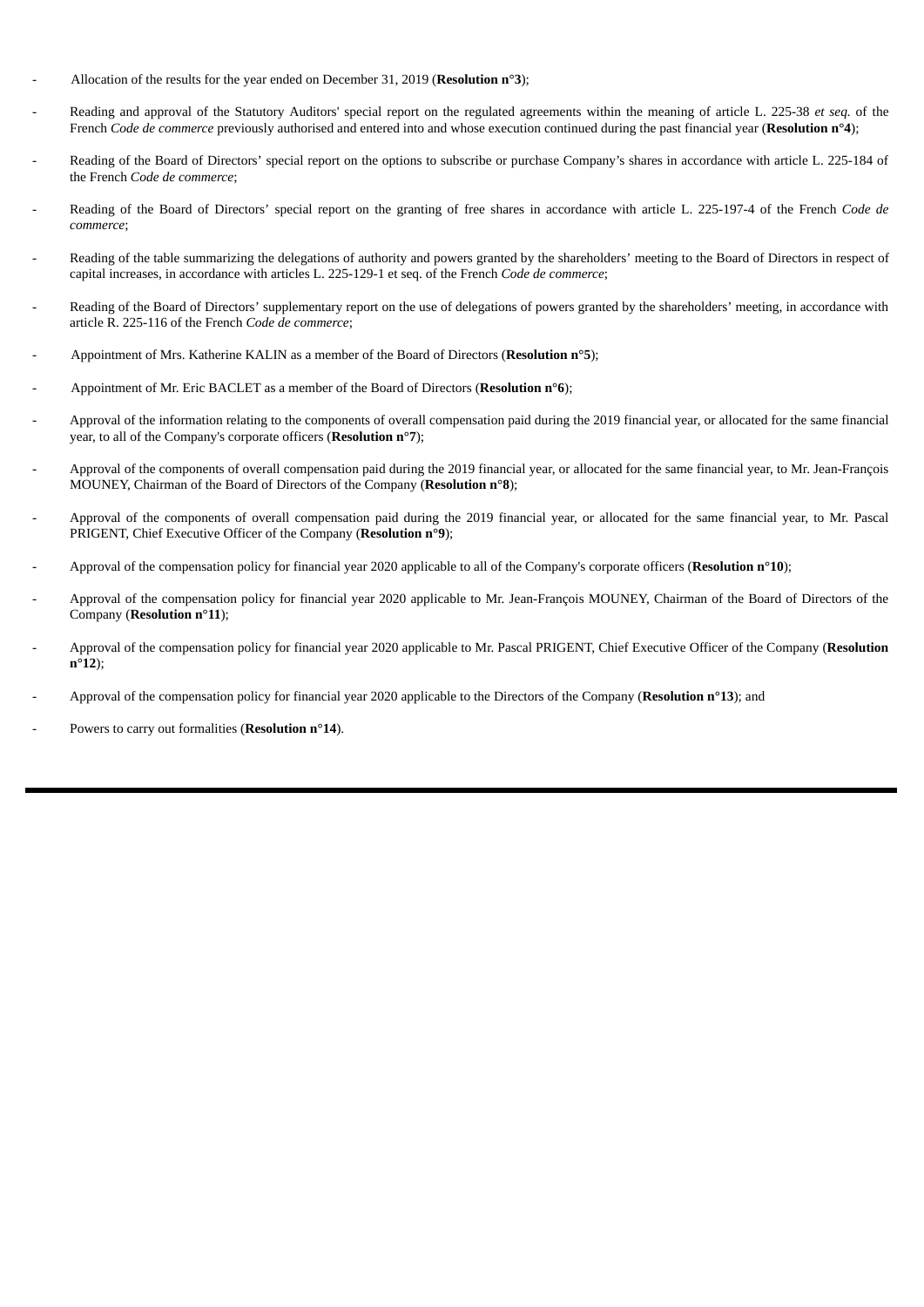#### **DRAFT RESOLUTIONS**

#### **Ordinary Shareholders' Meeting**

#### **First Resolution - Approval of the annual financial statements for the year ended on December 31, 2019**

The Shareholders' Meeting, deciding under the quorum and majority requirements for ordinary shareholders' meetings, having reviewed the Board of Directors report on the Company's annual financial statements and having reviewed the Statutory Auditors' report for the year ended on December 31, 2019, approves such financial statements as presented prepared according to French standards and in accordance with the French *Code de commerce*, which show a net loss of (60,524,504) euros.

The Shareholders' Meeting also approves the operations reflected in these annual financial statements or summarized in these reports.

Under articles 223 quater and 223 quinquies of the French *Code général des impôts*, the Shareholders' Meeting notes that there are no expenditures or charges deductible from the Company's taxable income as referred to in article 39.4 of the French *Code général des impôts*.

After having deliberated, the Shareholders' Meeting gives to the members of the Board of Directors and the Statutory Auditors, full and unconditional discharge from their duties for said year.

#### Second Resolution - Approval of the reports and consolidated financial statements for the year ended on December 31, 2019

The Shareholders' Meeting, deciding under the quorum and majority requirements for ordinary shareholders' meetings, having reviewed the Board of Directors report and the Statutory Auditors' report for the year ended on December 31, 2019, approves the consolidated annual financial statements as presented, prepared according to the new standards and amendments to the international financial reporting standards and the IFRS accounting standards, which show a loss of (65,144,468) euros, as well as the operations reflected in these statements or summarized in these reports.

After having deliberated, the Shareholders' Meeting gives to the members Board of Directors and to the Statutory Auditors, full and unconditional discharge from their duties for said year.

#### **Third Resolution - Allocation of the results for the year ended on December 31, 2019**

The Shareholders' Meeting, deciding under the quorum and majority requirements for ordinary shareholders' meetings, approves the proposal of the Board of Directors regarding the allocation of the results for the financial year 2019 and thus decides to allocate the loss for the year ended on December 31, 2019 as follows:

#### ORIGIN

Deficit for the year ended on December 31, 2019 **€**(60,524,504) € **60,524,504** 

ALLOCATION

Allocation to the item "Retained earnings",

This thus brings the retained earnings from  $E(241,591,439)$  to  $E(302,115,943)$ 

For a total of  $\epsilon$ (60,524,504)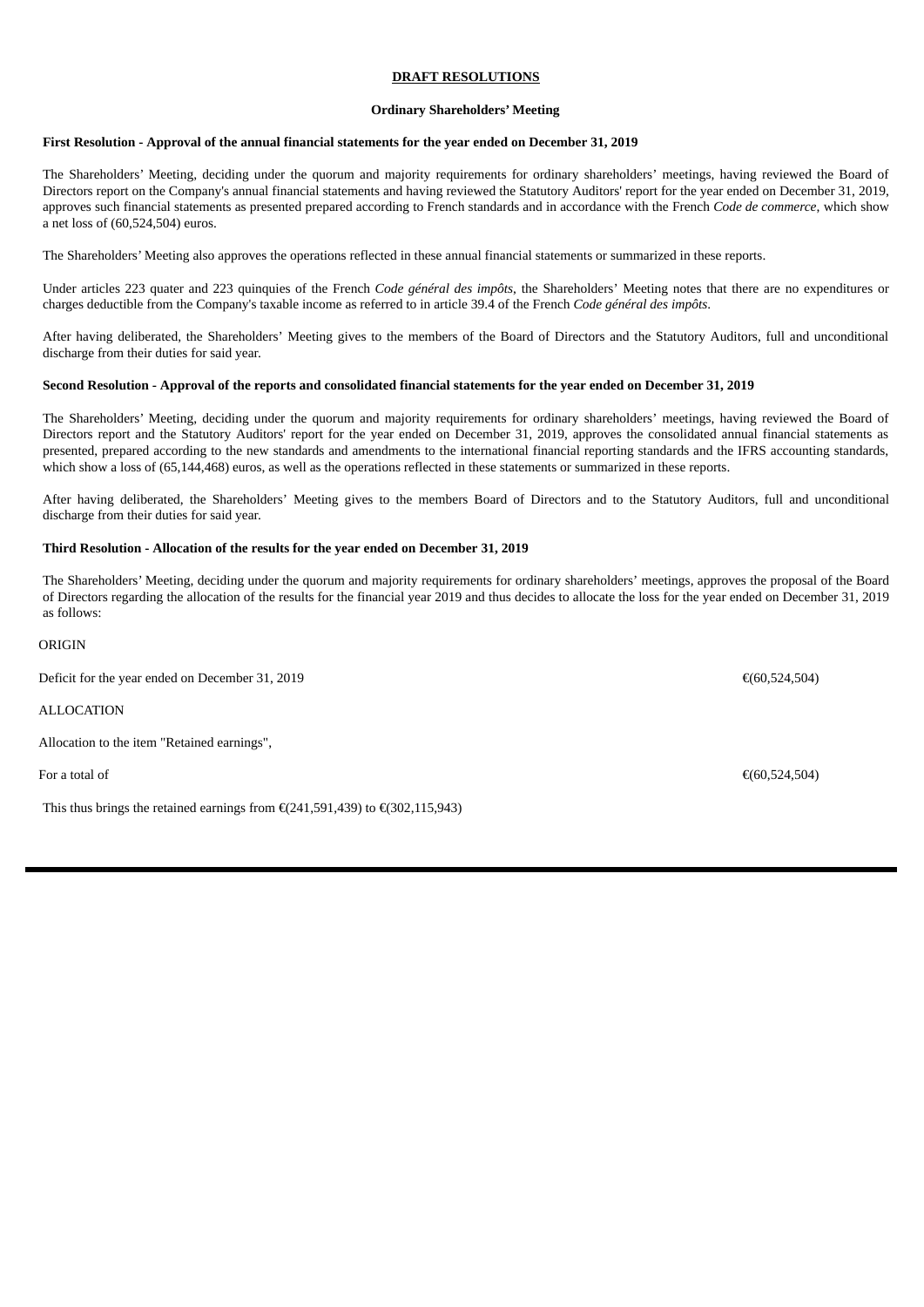The Shareholders' Meeting acknowledges, in accordance with article 243 bis of the French *Code général des impôts*, that so far there has been no distribution of dividends during the previous three financial years.

#### Fourth Resolution -Statutory Auditors' special report on regulated agreements - Agreements previously authorised and entered into of which **execution continued during the past financial year**

After having deliberated, the Shareholders' Meeting, deciding under the quorum and majority requirements for ordinary shareholders' meetings and, having reviewed the report prepared by the Statutory Auditors pursuant to articles L. 225-38 and L. 225-40 of the French *Code de commerce* on agreements previously authorised and entered into and of which execution continued during the past financial year, approves this report as far as it relates to these agreements.

#### **Fifth Resolution - Appointment of Mrs. Katherine KALIN as member of the Board of Directors**

The Shareholders' Meeting, deciding under the quorum and majority requirements for ordinary shareholders' meetings, decides to appoint:

#### Mrs. Katherine KALIN

born on 10 June 1962 in Alnwick, NE 66, United Kingdom)

residing 39 Druid Hill Road, Summit City, NJ 07901, United States of America

as a director, with effect at the end of this Shareholders' Meeting, for a period of five years, which will end at the end of the meeting of the ordinary shareholders' meeting which will approve the financial statements for the year ended December 31, 2024.

Mrs. Katherine KALIN has indicated that she accepts the role entrusted to her and that she is not subject to any measure that could prohibit her from exercising it.

#### **Sixth Resolution - Appointment of Mr Eric BACLET as member of the Board of Directors**

The Shareholders' Meeting, deciding under the quorum and majority requirements for ordinary shareholders' meetings, decides to appoint:

#### Mr. Eric BACLET

born on 27 October 1959 in Paris (75000)

#### residing 93 rue des Cotes, 78600 Maisons-Laffitte

as a director, with effect at the end of this Shareholders' Meeting, for a period of five years, which will end at the end of the meeting of the ordinary shareholders' meeting which will approve the financial statements for the year ended December 31, 2024.

Mr. Eric BACLET has indicated that he accepts the role entrusted to him and that he is not subject to any measure that could prohibit him from exercising it.

#### Seventh Resolution - Approval of the information relating to the components of overall compensation paid during the 2019 financial year, or **allocated for the same financial year, to all of the Company's corporate officers**

The Shareholders' Meeting, deciding under the quorum and majority requirements for ordinary shareholders' meetings, after having reviewed the information presented in section III of the Company's Compensation Policy, approves the information mentioned in I of article L. 225-37-3 of the French *Code de commerce*.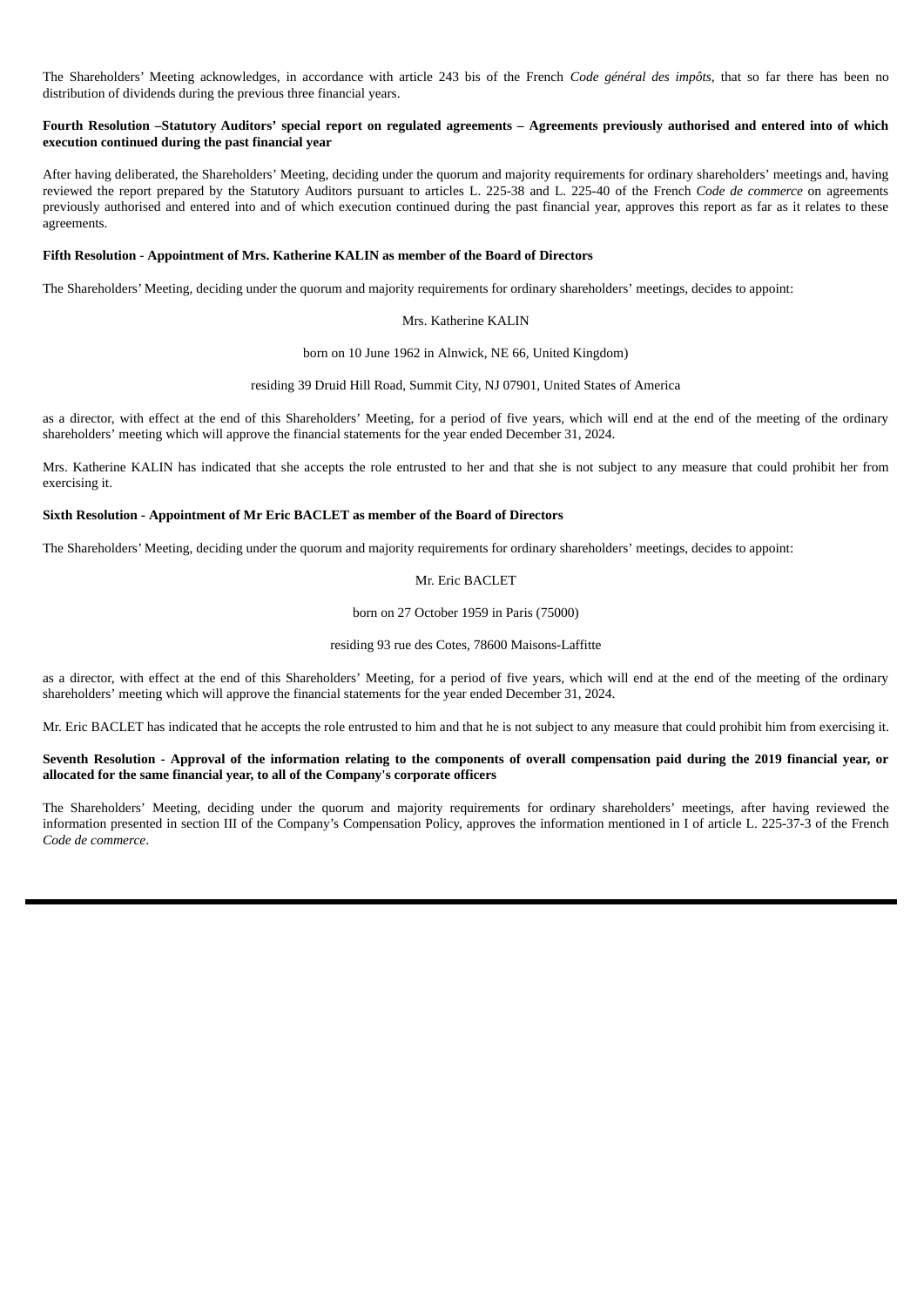#### Eighth Resolution - Approval of the components of overall compensation paid during the 2019 financial year, or allocated for the same financial **year, to Mr. Jean-François MOUNEY, Chairman of the Board of Directors of the Company**

The Shareholders' Meeting, deciding under the quorum and majority requirements for ordinary shareholders' meetings, after having reviewed the information presented in section III of the Company's Compensation Policy, approves the components of overall compensation paid during the 2019 financial year, or allocated for the same financial year, to Mr. Jean-François MOUNEY as (i) Chairman and Chief Executive Officer of the Company for the period commencing on January 1, 2019 (inclusive) and ending on September 15, 2019 (inclusive) and (ii) Chairman of the Board of Directors of the Company from September 16, 2019 (inclusive) and until December 31, 2019 (inclusive).

#### Ninth Resolution - Approval of the components of overall compensation paid during the 2019 financial year, or allocated for the same financial **year, to Mr. Pascal PRIGENT, Chief Executive Officer of the Company**

The Shareholders' Meeting, deciding under the quorum and majority requirements for ordinary shareholders' meetings, after having reviewed the information presented in section III of the Company's Compensation Policy, approves the components of overall compensation paid during the 2019 financial year, or allocated for the same financial year, to Mr. Pascal PRIGENT as Chief Executive Officer of the Company from September 16, 2019 (inclusive) until December 31, 2019 (inclusive).

#### Tenth Resolution - Approval of the compensation policy for financial year 2020 applicable to all of the Company's corporate officers

The Shareholders' Meeting, deciding under the quorum and majority requirements for ordinary shareholders' meetings, in accordance with article L. 225- 37-2 of the French *Code de commerce*, after having reviewed the information presented in section I of the Company's Compensation Policy, approves the compensation policy for corporate officers for financial year 2020 applicable to all of the corporate officers of the Company.

#### Eleventh Resolution - Approval of the compensation policy for financial year 2020 applicable to Mr. Jean-François MOUNEY, Chairman of the **Board of Directors of the Company**

The Shareholders' Meeting, deciding under the quorum and majority requirements for ordinary shareholders' meetings, in accordance with article L. 225- 37-2 of the French *Code de commerce*, after having reviewed the information presented in section II of the Company's Compensation Policy, approves the compensation policy for corporate officers for financial year 2020 applicable to the Chairman of the Board of Directors of the Company.

#### Twelfth Resolution - Approval of the compensation policy for financial year 2020 applicable to Mr. Pascal PRIGENT, Chief Executive Officer of **the Company**

The Shareholders' Meeting, deciding under the quorum and majority requirements for ordinary shareholders' meetings, in accordance with article L. 225- 37-2 of the French *Code de commerce*, after having reviewed the information presented in section II of the Company's Compensation Policy, approves the compensation policy for corporate officers for financial year 2020 applicable to the Chief Executive Officer of the Company.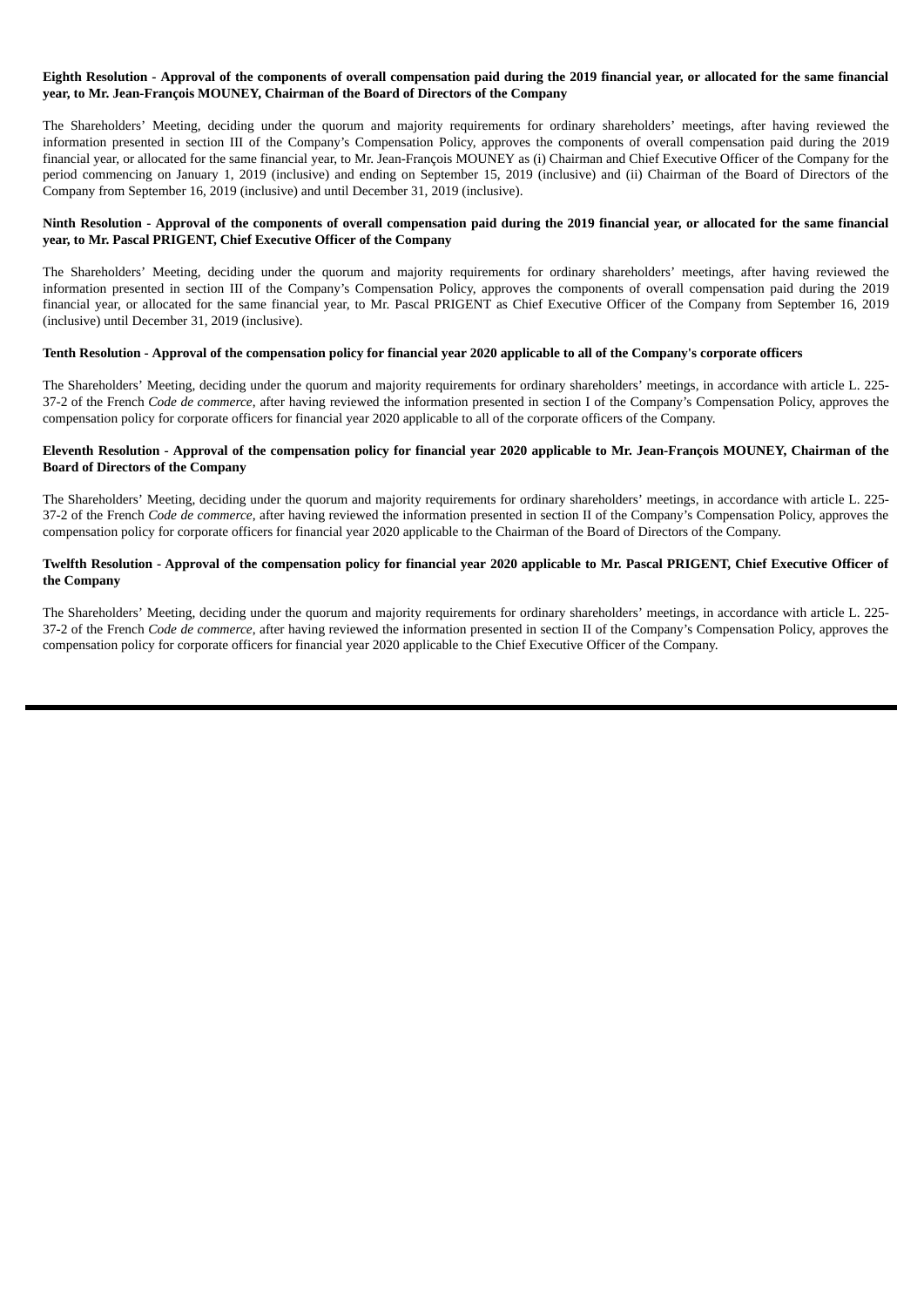#### Thirteenth Resolution - Approval of the compensation policy for financial year 2020 applicable to the Directors of the Company

The Shareholders' Meeting, deciding under the quorum and majority requirements for ordinary shareholders' meetings, after having reviewed the information presented in section II of the Company's Compensation Policy, approves the compensation policy for corporate officers for financial year 2020 applicable to the Directors.

#### **Fourteenth Resolution – Powers to carry out formalities**

The Shareholders' Meeting grants full powers to the holder of an original, a copy or an extract of the minutes of this Shareholders' Meeting to carry out all legal and administrative formalities and make all filings and publications relating to the above-mentioned resolutions required by applicable laws.

\* \* \*

#### **I. Preliminary formalities to complete in order to participate to the Shareholders' Meeting**

Within the framework of Ordinance no. 2020-321 of March 25, 2020 (the "**Covid-19 Ordinance**") adapting the rules for meeting and deliberation of meetings and governing bodies of legal persons and entities without legal personality of private law due to the covid-19 epidemic, and with the constant concern of ensuring, as far as possible, the security and protection of all stakeholders (including those of investors) at the Shareholders' Meeting, this meeting will be held without the physical attendance of the shareholders.

Under these conditions and in accordance with the Covid-19 Ordinance, in order to exercise your rights, you must:

- favour the use of the Internet for the completion of participation formalities,
- express your choices before the meeting with respect to the resolutions that are proposed to you, namely by:
	- o voting by post,
	- o appointing a proxy who will vote before the Shareholders' Meeting (the latter then having the option of communicating his voting instructions to the following address: paris.bp2s.france.cts.mandats@bnpparibas.com),
	- o granting a power of attorney to the President of the Shareholders' Meeting,

#### **only options now available due to the circumstances and imperatives above-mentioned.**

You may also ask questions in writing. These questions must:

- be sent by registered letter with acknowledgment of receipt to the following address: GENFIT, Service Financier, Parc Eurasanté, 885 avenue Eugène Avinée, 59120 Loos or by electronic communication to the following address: investors@genfit.com at the latest on the fourth business day preceding the date of the Shareholders' Meeting;
- be accompanied by a shareholding certificate of your GENFIT's shares to be taken into account.

Finally, shareholders are invited to regularly consult the section dedicated to the 2020 Shareholders' Meeting on the Company's website: www.genfit.com.

#### **II. Participation's terms to the Shareholders' Meeting**

The Shareholders' Meeting is composed of all shareholders regardless of the number of shares they hold.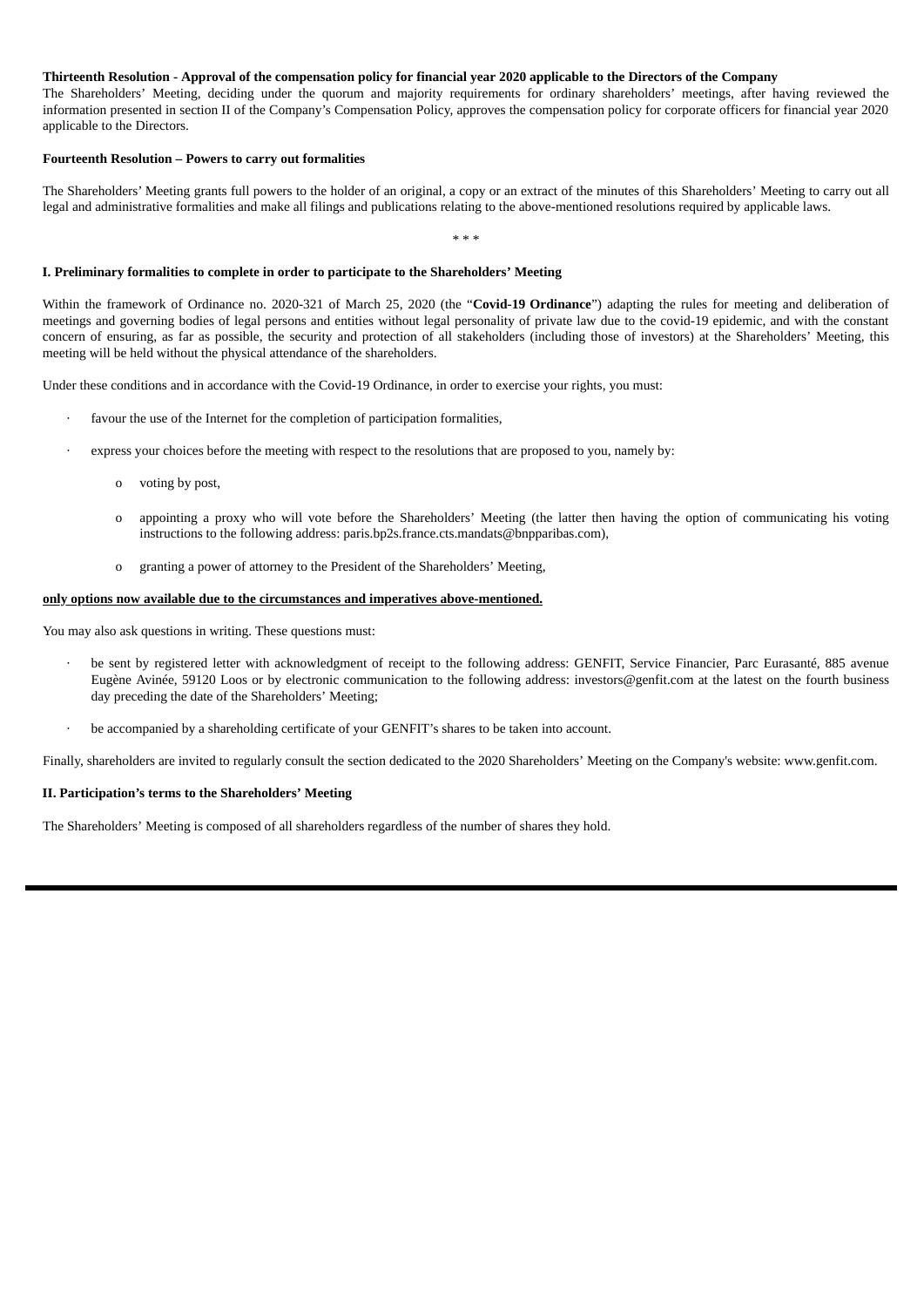Each shareholder may be represented at the Shareholders' Meeting by another shareholder, by their spouse or by the partner with whom they have concluded a civil solidarity pact. They may also be represented by any other natural or legal person of their choice (article L. 225-106 of the French *Code de commerce*).

The proxy thus designated will vote remotely under the conditions set out in III. below.

In accordance with article R. 225-85 of the French *Code de commerce*, the right to participate in the Shareholders' Meeting is justified by registering the securities in the name of the shareholder or the intermediary registered on their behalf (in application of the seventh paragraph of article L. 228-1 of the French *Code de commerce*), on the second day preceding the Shareholders' Meeting at midnight, Paris time, either in the registered securities accounts kept by the Company (or its agent ), or in the bearer (*au porteur*) securities accounts kept by the authorized intermediary.

The registration of the securities in the bearer (*au porteur*) securities accounts kept by the financial intermediaries is evidenced by a participation certificate issued by the latter (if necessary by electronic means) under the conditions provided for in article R. 225-85 of the French *Code de commerce* (with reference to article R. 225-61 of the same *Code*), in the appendix:

- the remote voting form;
- the voting proxy.

#### **III. Vote by post or proxy**

#### A. Postal voting

Shareholders wishing to vote by post or be represented by giving a proxy to the Chairman of the Shareholders' Meeting or to a proxy may:

- · *For registered shareholders*: return the postal or proxy voting form, which will be sent to them with the invitation, to the following address: BNP Paribas Securities Services - CTO Service Assemblées
	- Grands Moulins de Pantin 9, rue du Débarcadère 93761 Pantin Cedex.
- · *For bearer (*au porteur*) shareholders*: request this postal or proxy voting form from the intermediary who manages their securities as of the date of the Shareholders' Meeting. Once filled by the shareholder, this form will be returned to the account-keeping establishment, which will include a participation certificate and send it to BNP Paribas Securities Services - CTO Service Assemblées - Grands Moulins de Pantin - 9 , rue du Débarcadère - 93761 Pantin Cedex. To be taken into account, the postal voting forms must be received by the Company or the Shareholders' Meetings Service of BNP Paribas Securities Services, at the latest on 8 June 2020.

The appointments or revocations of agents expressed on paper must be received no later than the fourth day preceding the date of the Shareholders' Meeting, *i.e.* June 7, 2020.

#### B. Electronic voting

Shareholders also have the possibility of transmitting their voting instructions, of granting a power of attorney to the President of the Shareholders' Meeting before the Shareholders' Meeting, and of appointing or removing a proxy by Internet before the Shareholders' Meeting on the Votaccess website, in accordance with the conditions described below:

#### For registered shareholders (*actionnaires au nominatif*):

Holders of pure or administered registered shares who wish to vote by Internet will access the Votaccess' website via the Planetshares site, the address of which is as follows: https://planetshares.bnpparibas.com.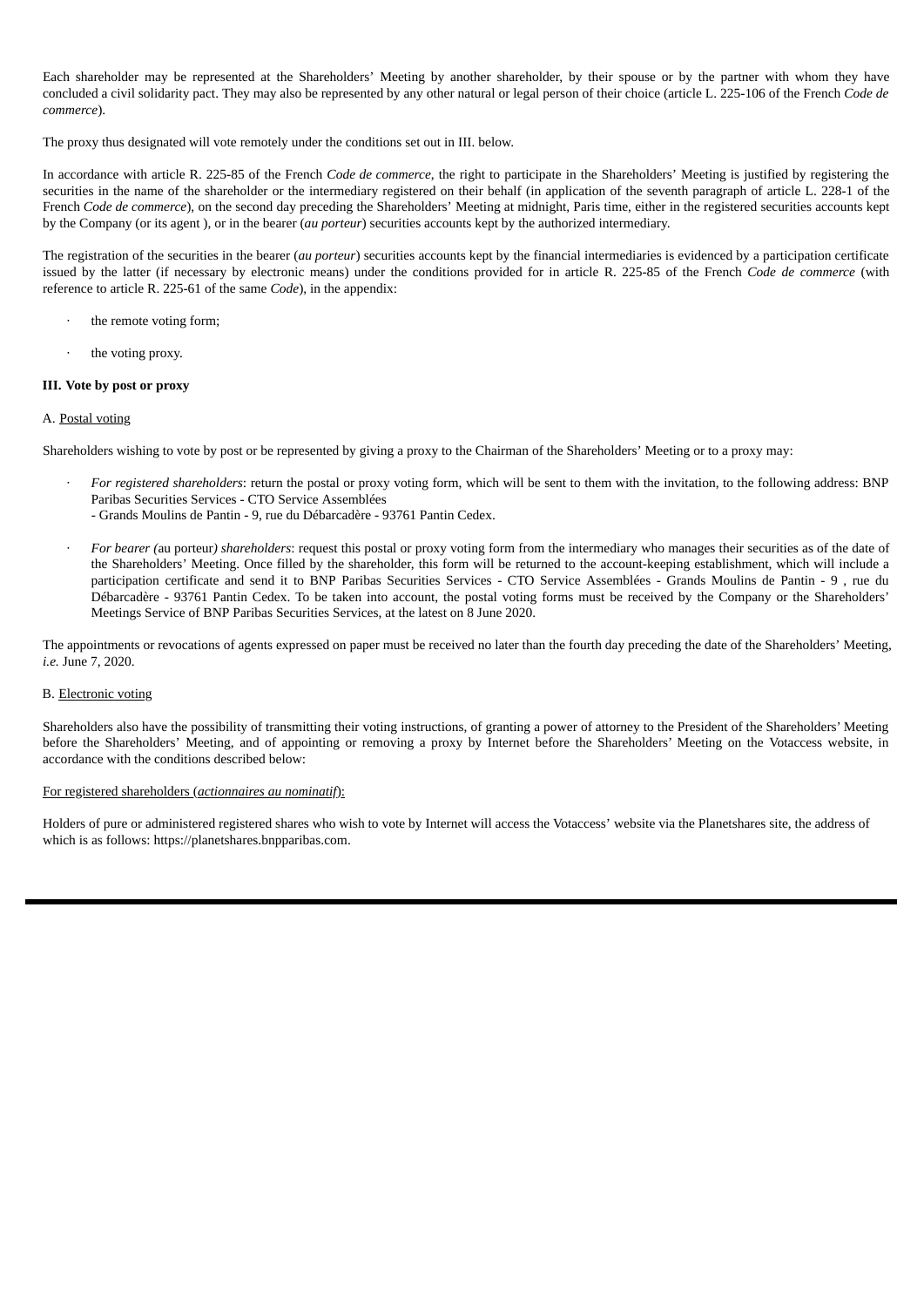Holders of pure registered shares must connect to the Planetshares site with their usual access codes.

Holders of administered registered shares will have to connect to the Planetshares site using their identification number, which is found at the top right of their paper voting form. In the event that the shareholder is no longer in possession of their username and / or password, they may contact the number +33 (0) 800 600 700 made available to them.

After logging in, the registered shareholder must follow the instructions given on the screen in order to access the Votaccess' website and vote, or appoint or dismiss a proxy.

The appointments or revocations of proxies must be received no later than the fourth day preceding the date of the Shareholders' Meeting, *i.e.* June 7, 2020.

#### For bearer shareholders (*actionnaires au porteur*):

It is up to the bearer shareholder to inquire in order to know whether his account-keeping establishment is connected or not to the Votaccess' website and, if necessary, if this access is subject to specific conditions of use.

If the shareholder's account-keeping establishment is connected to the Votaccess' website, the shareholder must identify himself on the Internet portal of his account-keeping establishment with his usual access codes. He must then click on the icon which appears on the line corresponding to his actions and follow the indications given on the screen in order to access the Votaccess' website and vote, grant a power of attorney to the President of the Shareholders' Meeting or appoint or dismiss a proxy.

If the shareholder's account-keeping establishment is not connected to the Votaccess' website, it is specified that the notification of the appointment and the revocation of a proxy may however be made electronically in accordance with the provisions of the article R. 225-79 of the French *Code de commerce*, in the following ways:

- the shareholder must send an email to paris.bp2s.france.cts.mandats@bnpparibas.com. This email must contain the following information: name of the Company concerned, date of the Shareholders' Meeting, last name, first name, address, bank references of the principal as well as the name, first name and if possible the address of the agent; and
- · the shareholder must obligatorily ask their financial intermediary who manages their securities account to send a written confirmation to the Shareholders' Meetings department of BNP Paribas Securities Services - CTO Service Assemblées - Grands Moulins de Pantin - 9, rue du Débarcadère - 93761 Pantin Cedex.

Only notifications of designation or revocation of mandates may be sent to the aforementioned email address, any other request or notification relating to another object that cannot be taken into account and/or processed.

In order for appointments or revocations of proxies expressed by electronic means to be validly taken into account, confirmations must be received no later than the fourth day preceding the date of the meeting, *i.e.* June 7, 2020.

The Votaccess' website will be open from May 25, 2020.

The possibility of voting online before the Shareholders' Meeting will end the day before the meeting, *i.e.* June 10, 2020 at 3:00 p.m. Paris time.

However, in order to avoid any possible congestion on the Votaccess' website, shareholders are advised not to wait until the day before the Shareholders' Meeting to vote.